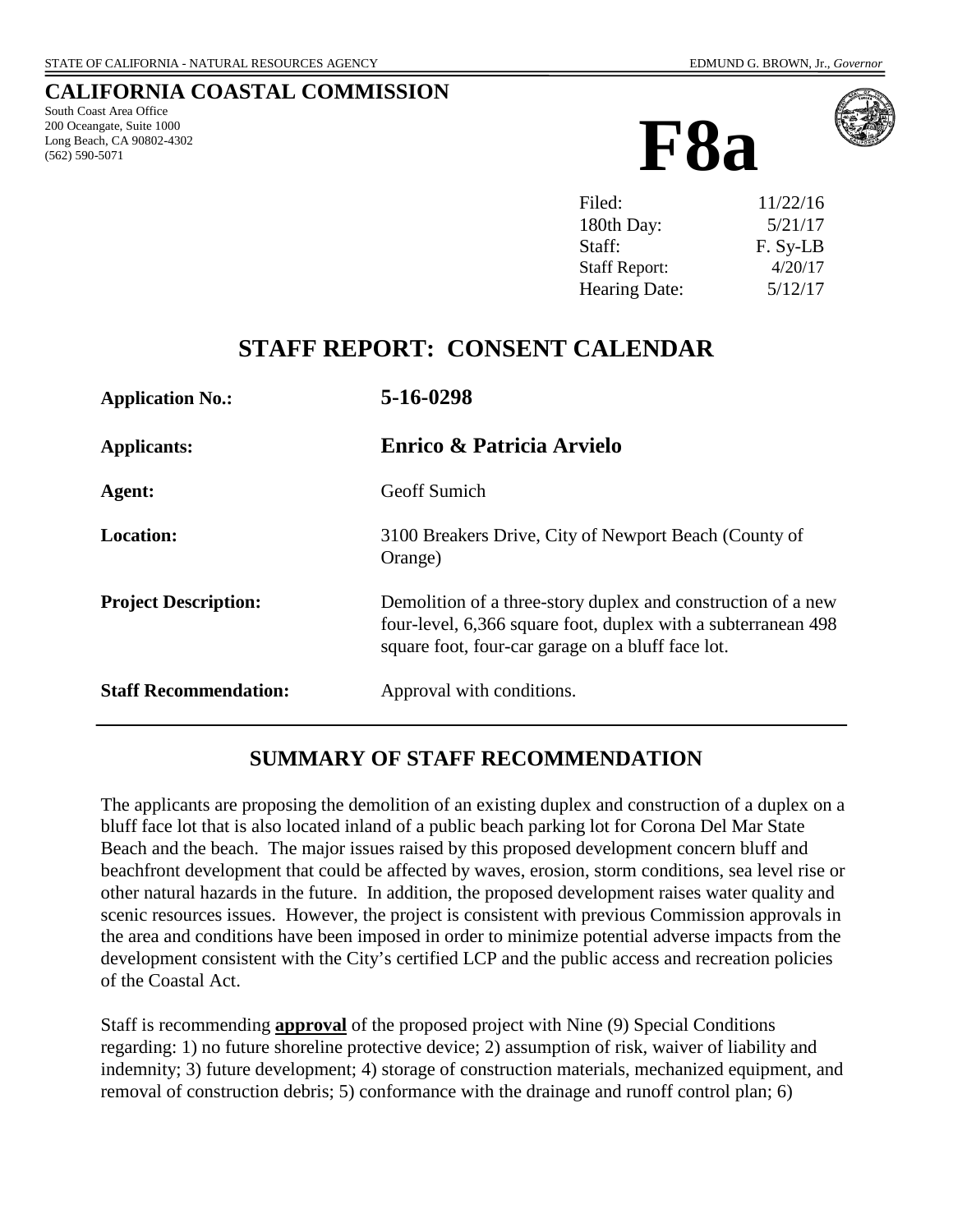5-16-0298(Arvielo) Consent Calendar

landscape controls; 7) submittal of a pool protection plan; 8) submittal of a bird strike prevention plan; and 9) a deed restriction against the property, referencing all of the Special Conditions contained in this staff report.

An LCP for the City of Newport Beach was effectively certified on January 13, 2017. The landward side of the development is now within the City's LCP jurisdiction; however, since the subject coastal development permit application was submitted to the Commission prior to effective certification of the City's LCP, the Commission continues to act as the permitting authority for the coastal development permit application. The standard of review for the proposed development is the City's certified LCP. In addition, since the proposed project is located between the sea and the first public road, the development must also conform to the public access and recreation policies of the Coastal Act.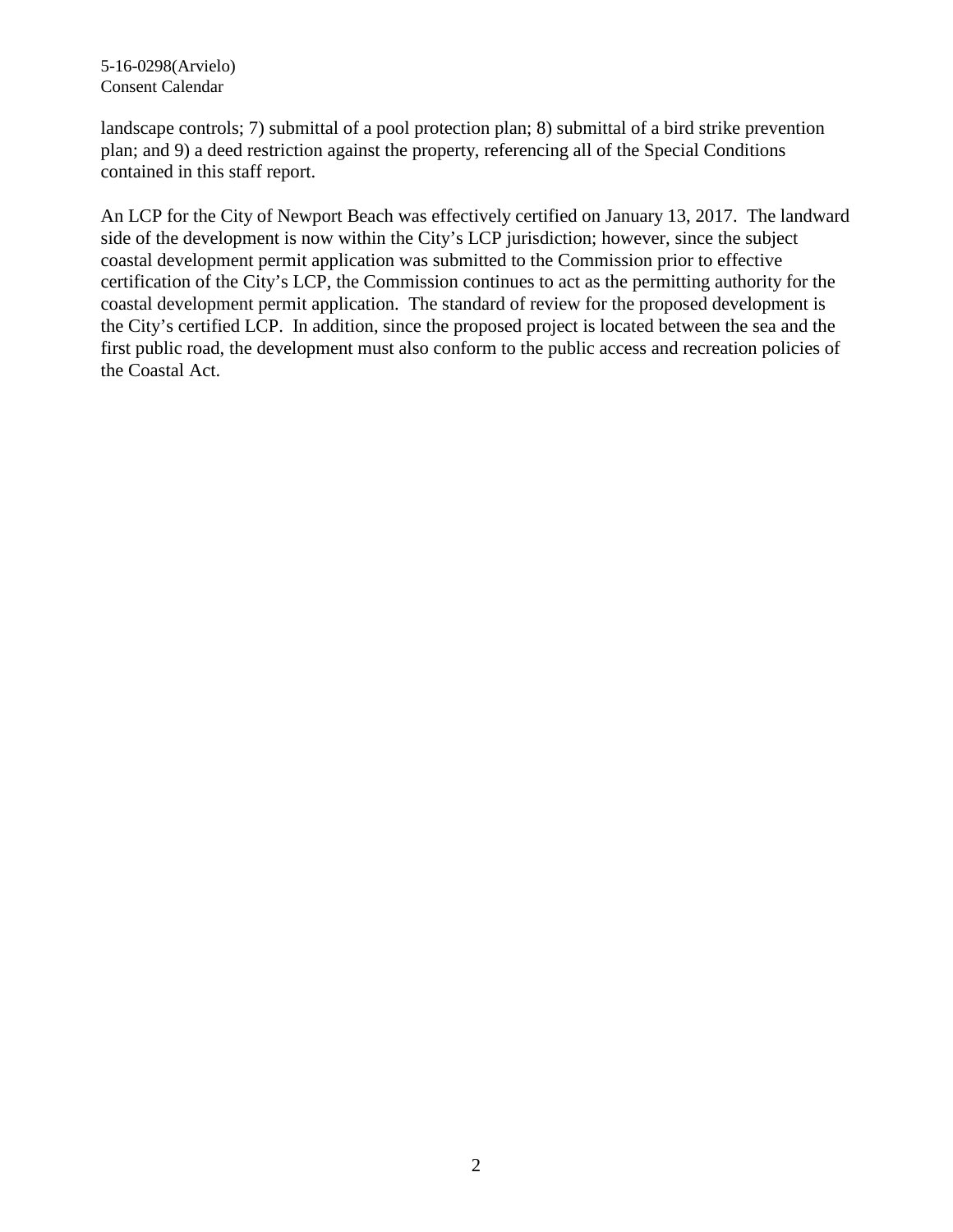# **TABLE OF CONTENTS**

| II.                   |  |
|-----------------------|--|
| III.                  |  |
| $\mathbf{IV}_{\cdot}$ |  |
|                       |  |
|                       |  |
|                       |  |
|                       |  |
|                       |  |
|                       |  |
|                       |  |
|                       |  |

## 

#### **EXHIBITS**

Exhibit No.  $1 -$ Location Map Exhibit No.  $2 - \text{Site Plan}$ Exhibit No.  $3 -$ Floor Plans Exhibit No.  $4 -$ Elevation Plans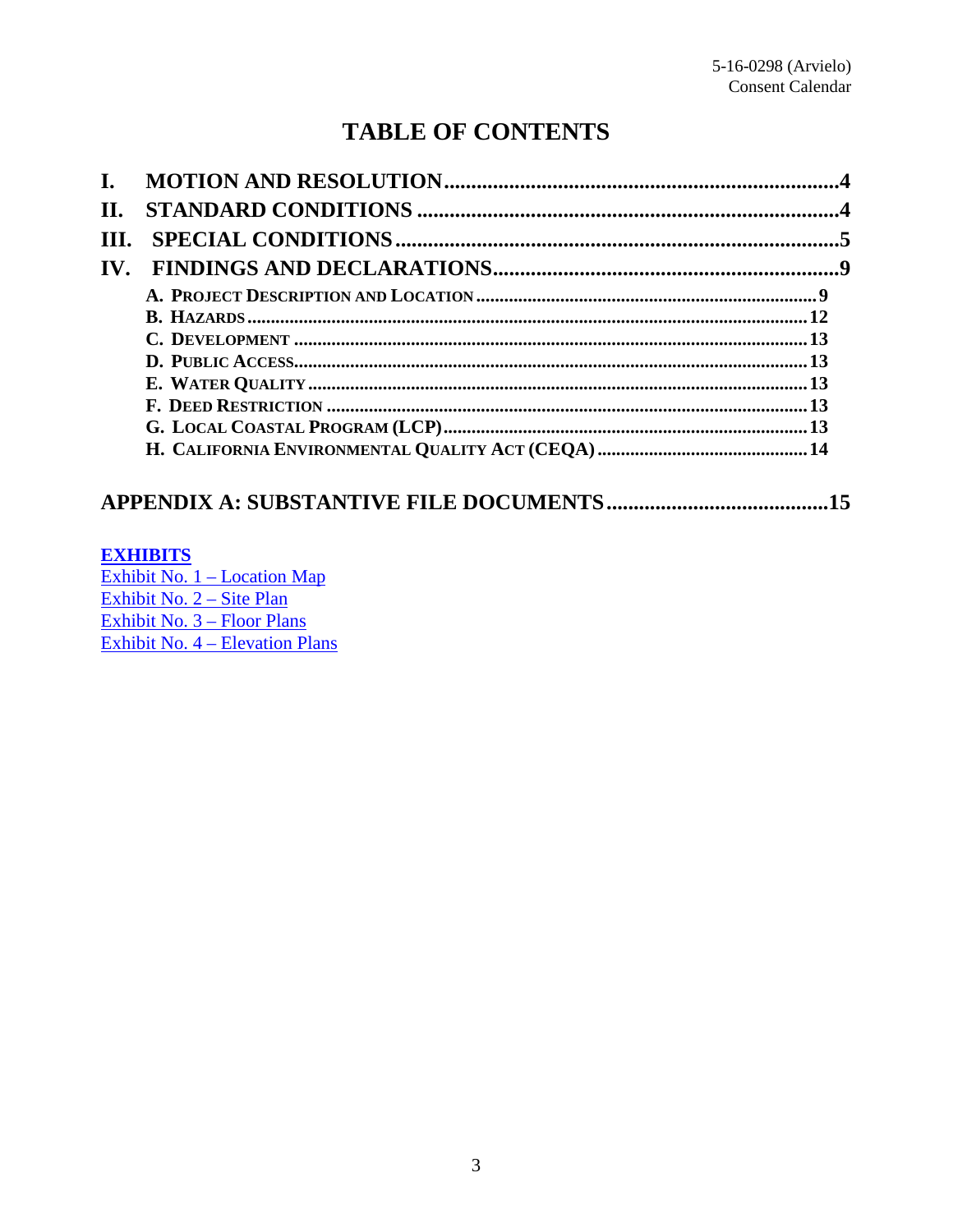### <span id="page-3-0"></span>**I. MOTION AND RESOLUTION**

**Motion:** *I move that the Commission approve the Coastal Development Permit applications included on the consent calendar in accordance with the staff recommendations.*

Staff recommends a **YES** vote. Passage of this motion will result in approval of all the permits included on the consent calendar. The motion passes only by affirmative vote of a majority of the Commissioners present.

**Resolution:** *The Commission hereby approves a coastal development permit for the proposed development and adopts the findings set forth below on grounds that the development as conditioned will be in conformity with the certified Local Coastal Program and the public access and recreation policies of Chapter 3 of the Coastal Act. Approval of the permit complies with the California Environmental Quality Act because either 1) feasible mitigation measures and/or alternatives have been incorporated to substantially lessen any significant adverse effects of the development on the environment, or 2) there are no further feasible mitigation measures or alternatives that would substantially lessen any significant adverse impacts of the development on the environment.*

# <span id="page-3-1"></span>**II. STANDARD CONDITIONS**

This permit is granted subject to the following standard conditions:

- 1. **Notice of Receipt and Acknowledgment**. The permit is not valid and development shall not commence until a copy of the permit, signed by the permittee or authorized agent, acknowledging receipt of the permit and acceptance of the terms and conditions, is returned to the Commission office.
- 2. **Expiration**. If development has not commenced, the permit will expire two years from the date on which the Commission voted on the application. Development shall be pursued in a diligent manner and completed in a reasonable period of time. Application for extension of the permit must be made prior to the expiration date.
- 3. **Interpretation**. Any questions of intent or interpretation of any condition will be resolved by the Executive Director or the Commission.
- 4. **Assignment**. The permit may be assigned to any qualified person, provided assignee files with the Commission an affidavit accepting all terms and conditions of the permit.
- 5. **Terms and Conditions Run with the Land**. These terms and conditions shall be perpetual, and it is the intention of the Commission and the permittee to bind all future owners and possessors of the subject property to the terms and conditions.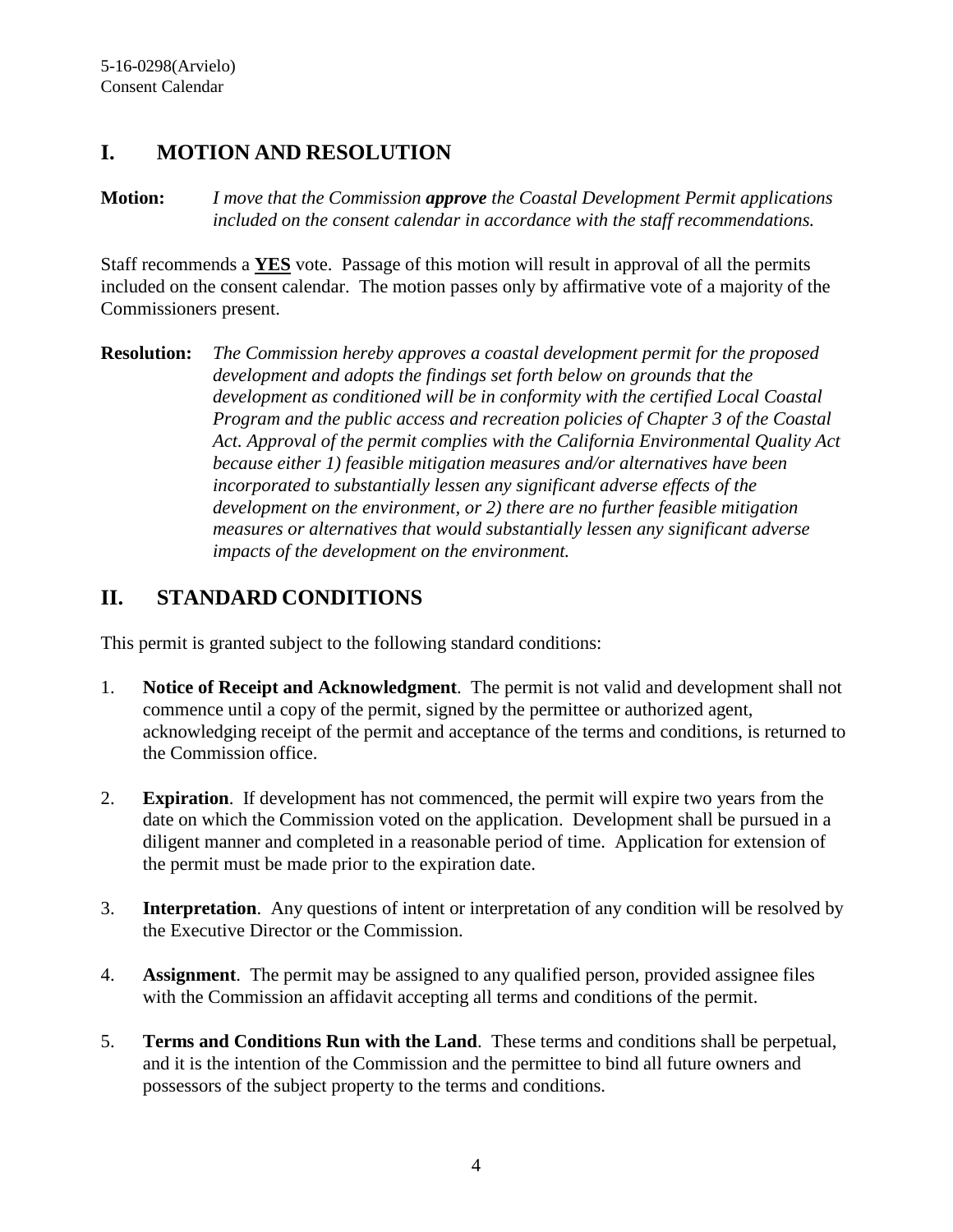### <span id="page-4-0"></span>**III. SPECIAL CONDITIONS**

This permit is granted subject to the following special conditions:

#### <span id="page-4-1"></span>**1. No Future Shoreline Protective Device.**

- A. By acceptance of this Permit, the applicants agree, on behalf of themselves and all successors and assigns, that no bluff or shoreline protective device(s) shall ever be constructed to protect the development approved pursuant to Coastal Development Permit No.5-16-0298 including, but not limited to, the residence, garage, and driveway including in the event that the development is threatened with damage or destruction from waves, erosion, storm conditions, liquefaction, bluff retreat, landslides, or other coastal hazards in the future, and as may be exacerbated by sea level rise. By acceptance of this Permit, the applicants hereby waive, on behalf of themselves and all successors and assigns, any rights to construct such devices that may exist under applicable law.
- B. By acceptance of this Permit, the applicants further agree, on behalf of themselves and all successors and assigns, that the landowner shall remove the development authorized by this Permit, including the residence, garage, and driveway, if any government agency has ordered that the structures are not to be occupied due to any of the hazards identified above, or if any public agency requires the structures to be removed. The approved project may be constructed and used consistent with the terms and conditions of this permit for only as long as it remains safe for occupancy and on private property. If any portion of the development at any time encroaches onto public property, the permittee shall remove the encroaching portion of the development. The permittee shall obtain a coastal development permit for removal of approved development unless the Executive Director provides a written determination that no coastal development permit is legally required
- <span id="page-4-2"></span>**2. Assumption of Risk, Waiver of Liability and Indemnity.** By acceptance of this permit, the applicants acknowledge and agree (i) that the site may be subject to hazards, including but not limited to [modify following list as necessary to address specific case] waves, storms, flooding, landslide, bluff retreat, erosion, and earth movement, many of which will worsen with future sea level rise; (ii) to assume the risks to the permittee and the property that is the subject of this permit of injury and damage from such hazards in connection with this permitted development; (iii) to unconditionally waive any claim of damage or liability against the Commission, its officers, agents, and employees for injury or damage from such hazards; and (iv) to indemnify and hold harmless the Commission, its officers, agents, and employees with respect to the Commission's approval of the project against any and all liability, claims, demands, damages, costs (including costs and fees incurred in defense of such claims), expenses, and amounts paid in settlement arising from any injury or damage due to such hazards.
- <span id="page-4-3"></span>**3. Future Development.** This permit is only for the development described in coastal development permit (CDP) 5-16-0298. Pursuant to Title 14 California Code of Regulations (CCR) Section 13250(b)(6), the exemptions that would otherwise be provided in Public Resources Code (PRC) Section 30610(a) shall not apply to the development governed by CDP 5-16-0298. Accordingly, any future improvements to this structure authorized by this permit shall require an amendment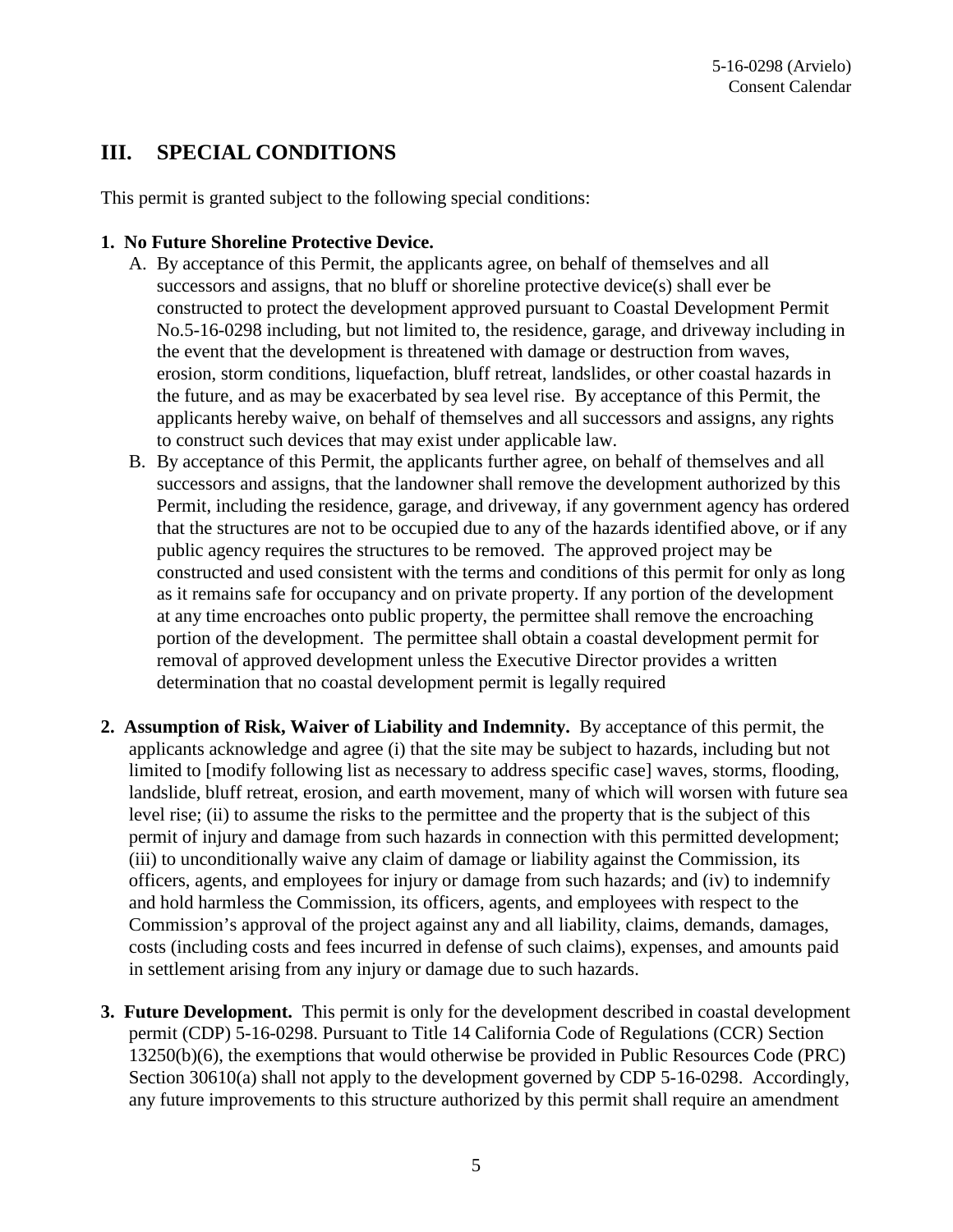to CDP 5-16-0298 from the Commission or shall require an additional CDP from the Commission or from the applicable certified local government. In addition thereto, an amendment to CDP 5-16-0298 from the Commission or an additional CDP from the Commission or from the applicable certified local government shall be required for any repair or maintenance identified as requiring a permit pursuant to PRC Section 30610(d) and Title 14 CCR Sections  $13252(a)-(b)$ .

#### <span id="page-5-0"></span>**4. Storage of Construction Materials, Mechanized Equipment and Removal of Construction**

**Debris.** The permittee shall comply with the following construction-related requirements:

- A. No demolition or construction materials, debris, or waste shall be placed or stored where it may enter sensitive habitat, receiving waters or a storm drain, or be subject to wave, wind, rain, or tidal erosion and dispersion;
- B. No demolition or construction equipment, materials, or activity shall be placed in or occur in any location that would result in impacts to environmentally sensitive habitat areas, streams, wetlands or their buffers;
- C. Any and all debris resulting from demolition or construction activities shall be removed from the project site within 24 hours of completion of the project;
- D. Demolition or construction debris and sediment shall be removed from work areas each day that demolition or construction occurs to prevent the accumulation of sediment and other debris that may be discharged into coastal waters;
- E. All trash and debris shall be disposed in the proper trash and recycling receptacles at the end of every construction day;
- F. The applicants shall provide adequate disposal facilities for solid waste, including excess concrete, produced during demolition or construction;
- G. Debris shall be disposed of at a legal disposal site or recycled at a recycling facility. If the disposal site is located in the Coastal Zone, a coastal development permit or an amendment to this permit shall be required before disposal can take place unless the Executive Director determines that no amendment or new permit is legally required;
- H. All stock piles and construction materials shall be covered, enclosed on all sides, shall be located as far away as possible from drain inlets and any waterway, and shall not be stored in contact with the soil;
- I. Machinery and equipment shall be maintained and washed in confined areas specifically designed to control runoff. Thinners or solvents shall not be discharged into sanitary or storm sewer systems;
- J. The discharge of any hazardous materials into any receiving waters shall be prohibited;
- K. Spill prevention and control measures shall be implemented to ensure the proper handling and storage of petroleum products and other construction materials. Measures shall include a designated fueling and vehicle maintenance area with appropriate berms and protection to prevent any spillage of gasoline or related petroleum products or contact with runoff. The area shall be located as far away from the receiving waters and storm drain inlets as possible;
- L. Best Management Practices (BMPs) and Good Housekeeping Practices (GHPs) designed to prevent spillage and/or runoff of demolition or construction-related materials, and to contain sediment or contaminants associated with demolition or construction activity, shall be implemented prior to the on-set of such activity; and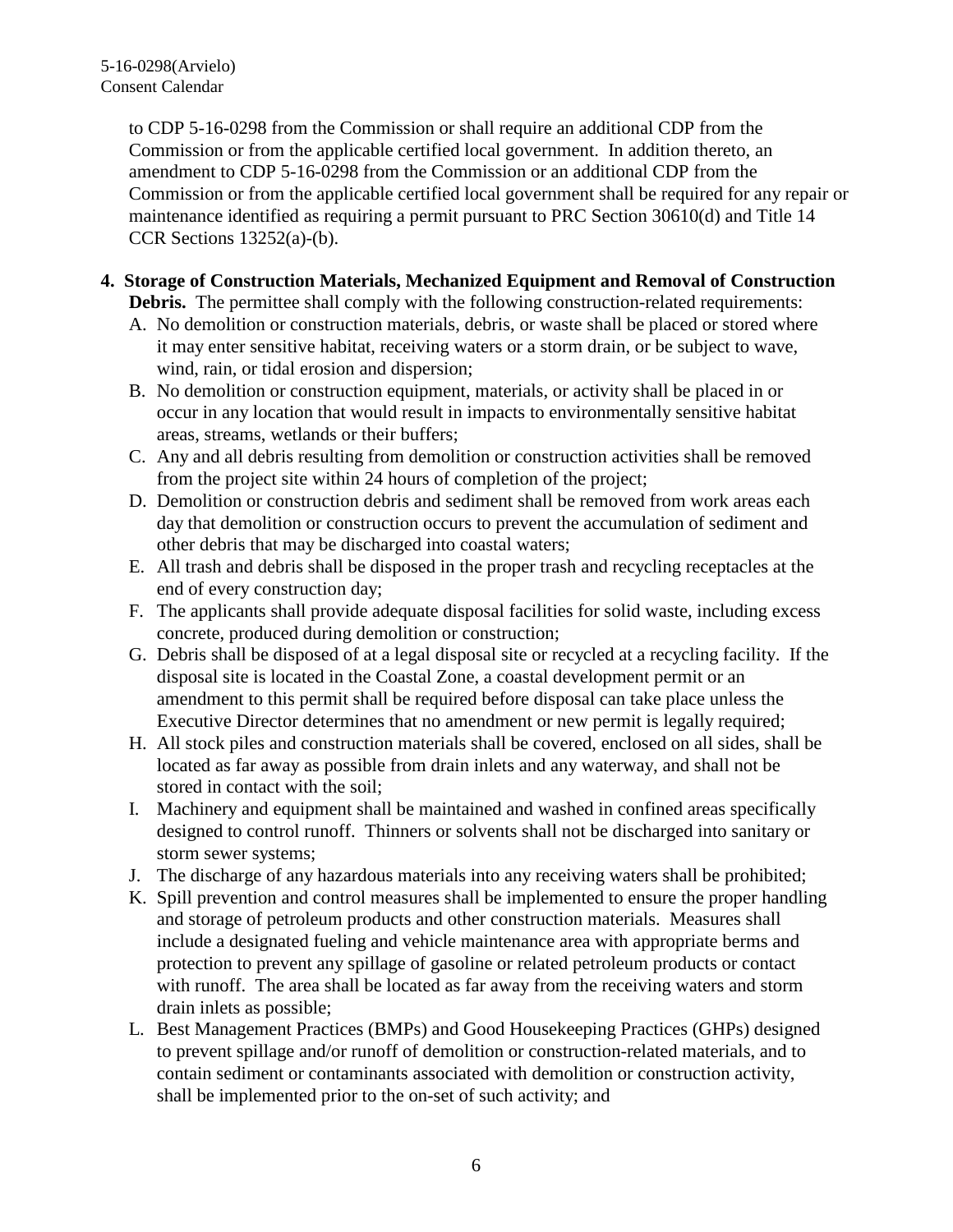- M. All BMPs shall be maintained in a functional condition throughout the duration of construction activity.
- N. During construction of the project, no runoff, site drainage or dewatering shall be directed from the site into any street, alley or stormdrain, unless specifically authorized by the California Regional Water Quality Control Board.
- <span id="page-6-0"></span>**5. Conformance with Drainage and Run-Off Control Plan.** The applicants shall conform with the drainage and run-off control plan dated November 10, 2016 showing roof drainage and runoff from all impervious areas directed to bioretention planters and trench drain. Any proposed changes to the approved plan shall be reported to the Executive Director. No changes to the approved plan shall occur without a Commission amendment to this Coastal Development Permit unless the Executive Director determines that no amendment is legally required.
- <span id="page-6-1"></span>**6. Landscaping-Drought Tolerant, Non-Invasive Plants.** Vegetated landscaped areas shall only consist of native drought tolerant non-invasive plant species native to coastal Orange County and appropriate to the habitat type. No plant species listed as problematic and/or invasive by the California Native Plant Society [\(http://www.CNPS.org/\)](http://www.cnps.org/), the California Invasive Plant Council (formerly the California Exotic Pest Plant Council) [\(http://www.cal-ipc.org/\)](http://www.cal-ipc.org/), or as may be identified from time to time by the State of California shall be employed or allowed to naturalize or persist on the site. No plant species listed as a "noxious weed" by the State of California or the U.S. Federal Government shall be utilized within the property. All plants shall be low water use plants as identified by California Department of Water Resources (See: [http://www.water.ca.gov/wateruseefficiency/docs/wucols00.pdf\)](http://www.water.ca.gov/wateruseefficiency/docs/wucols00.pdf). Use of reclaimed water for

irrigation is encouraged. If potable water is used for irrigation only drip or micro spray irrigation systems may be used. Other water conservation measures shall also be considered, such as use of weather based irrigation controllers.

#### <span id="page-6-2"></span>**7. Pool Protection Plans.** PRIOR TO ISSUANCE OF THE COASTAL DEVELOPMENT

PERMIT, the applicants shall submit, for the Executive Director's review and approval, two (2) full size sets of a pool protection plan prepared by an appropriately licensed professional that incorporates mitigation of the potential for geologic instability caused by leakage from the proposed pool. The pool protection plans shall incorporate and identify on the plans the follow measures, at a minimum: 1) installation of a pool leak detection system such as, but not limited to, leak detection system/moisture sensor with alarm and/or a separate water meter for the pool which is separate from the water meter for the house to allow for the monitoring of water usage for the pool, and 2) use of materials and pool design features, such as but not limited to, double linings, plastic linings or specially treated cement, to be used to waterproof the undersides of the pool to prevent leakage, along with information regarding the past and/or anticipated success of these materials in preventing leakage; and where feasible 3) installation of a sub drain or other equivalent drainage system under the spa that conveys any water leakage to an appropriate drainage outlet. The applicants shall comply with the pool protection plans approved by the Executive Director.

The permittees shall undertake development in accordance with the approved final plans. Any proposed changes to the approved final plans shall be reported to the Executive Director. No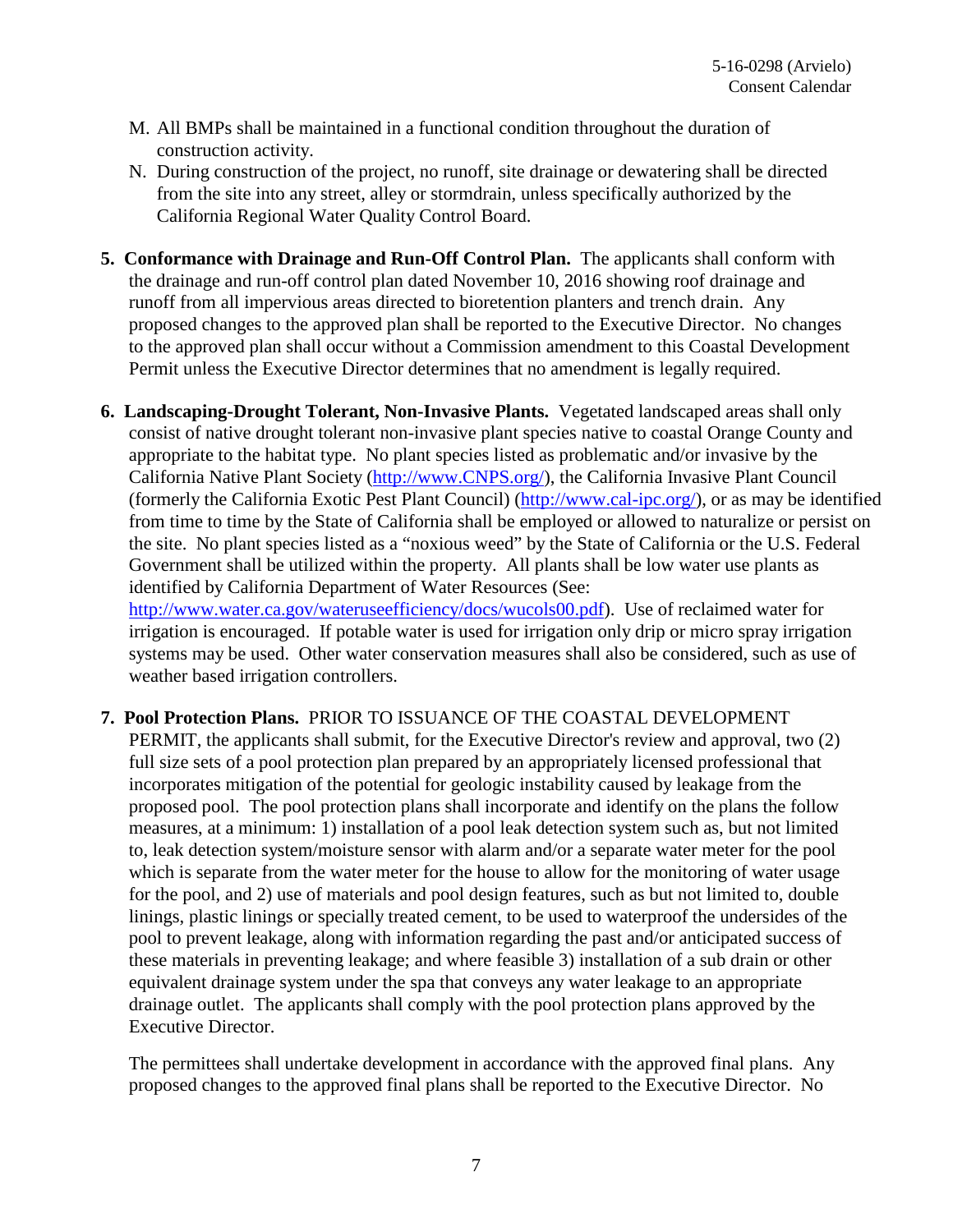changes to the approved final plans shall occur without a Commission amendment unless the Executive Director determines that no amendment is legally required.

- <span id="page-7-0"></span>**8. Bird Strike Prevention.** PRIOR TO ISSUANCE OF THE COASTAL DEVELOPMENT PERMIT**,** the applicants shall submit, for the review and approval of the Executive Director, two (2) sets of revised project plans showing the location, design, height and materials of glass railings, fences, screen walls and gates. Said plans shall reflect the requirements of this special condition. Beachfront glass railings, screen walls, fences and gates subject to this permit shall use materials designed to minimize bird-strikes with the railing, screen wall, fence, or gate. Such materials may consist, all or in part, of wood; metal; frosted or partially-frosted glass, Plexiglas or other visually permeable barriers that are designed to prevent creation of a bird strike hazard. Clear glass or Plexiglas shall not be installed unless an ultraviolet-light reflective coating specially designed to reduce bird-strikes by reducing reflectivity and transparency is also used. Any coating or shall be installed to provide coverage consistent with manufacturer specifications and the recommendations of the Executive Director. All materials and coatings shall be maintained throughout the life of the development to ensure continued effectiveness at addressing bird strikes and shall be maintained at a minimum in accordance with manufacturer specifications and as recommended by the Executive Director.
- <span id="page-7-1"></span>**9. Deed Restriction.** PRIOR TO ISSUANCE OF THE COASTAL DEVELOPMENT PERMIT, the applicants shall submit to the Executive Director for review and approval documentation demonstrating that the landowners have executed and recorded against the parcel(s) governed by this permit a deed restriction, in a form and content acceptable to the Executive Director: (1) indicating that, pursuant to this permit, the California Coastal Commission has authorized development on the subject property, subject to terms and conditions that restrict the use and enjoyment of that property; and (2) imposing the Special Conditions of this permit as covenants, conditions and restrictions on the use and enjoyment of the Property. The deed restriction shall include a legal description of the entire parcel or parcels governed by this permit. The deed restriction shall also indicate that, in the event of an extinguishment or termination of the deed restriction for any reason, the terms and conditions of this permit shall continue to restrict the use and enjoyment of the subject property so long as either this permit or the development it authorizes, or any part, modification, or amendment thereof, remains in existence on or with respect to the subject property.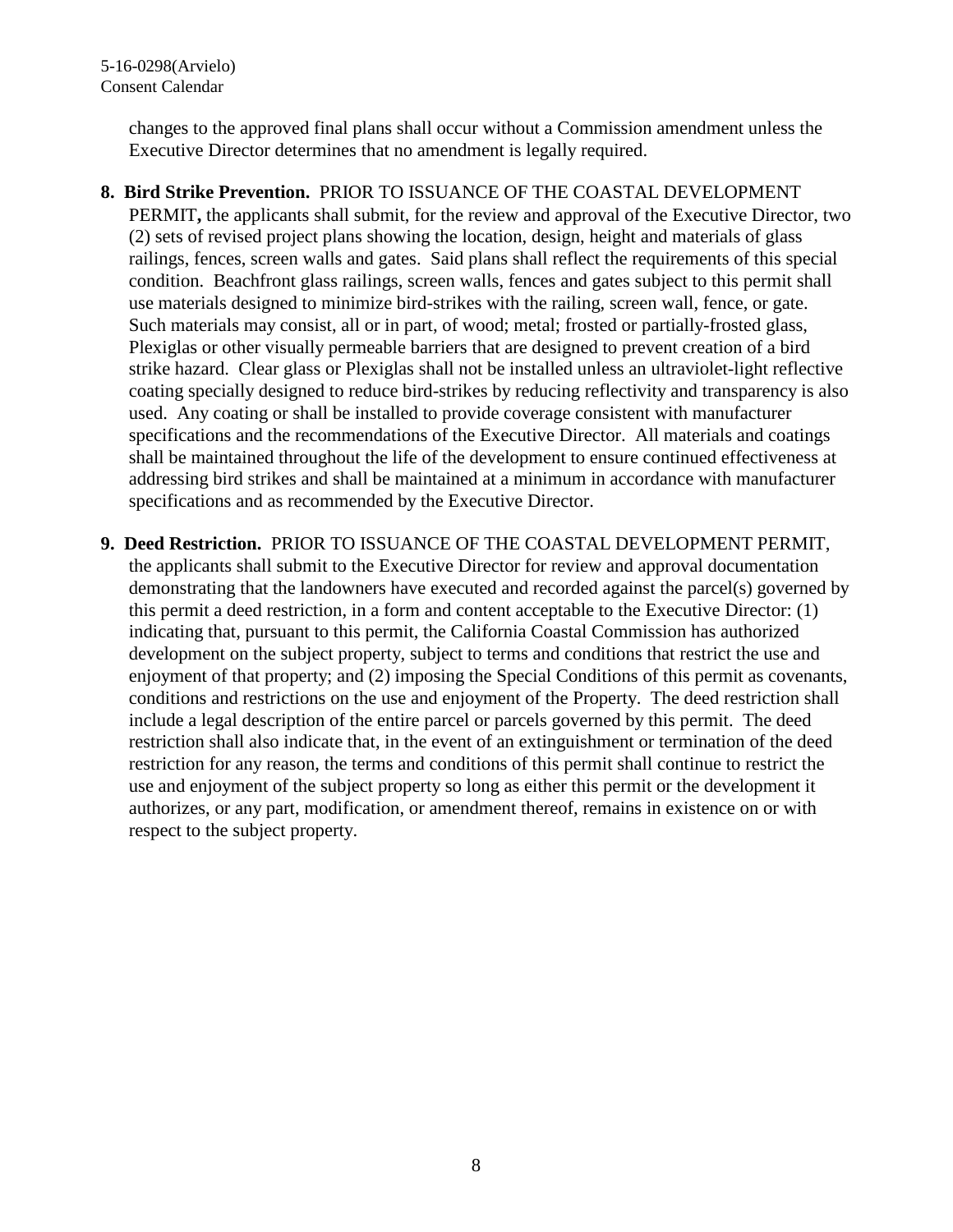### <span id="page-8-0"></span>**IV. FINDINGS AND DECLARATIONS**

#### <span id="page-8-1"></span>**A. PROJECT DESCRIPTION**

The applicants propose to demolish a three-story duplex and construct a new four-level, 6,366 square foot, duplex with a partial basement and a subterranean 498 square foot, four-car garage on a bluff face lot (**[Exhibits No. 2-4](https://documents.coastal.ca.gov/reports/2017/5/F8a/F8a-5-2017-exhibits.pdf%20https:/documents.coastal.ca.gov/reports/2017/5/F8a/F8a-5-2017-report.pdf)**). The project includes retaining walls, hardscape, a front yard water feature and a roof top deck with a pool. Grading will consist of 2,766 cubic yards of cut and export to a location outside of the Coastal Zone. The new residence will be located at the base of the bluff and then extends up the bluff face. The new residence will not exceed 29-feet high, as measured from the street. The foundation will consist of footings and a mat slab and will also include a shoring system consisting of a permanent soldier pile/tie back shotcrete wall system.

The subject site 3100 Breakers Drive is located in a gated community within the Corona del Mar area of the City of Newport Beach, Orange County (**[Exhibit No. 1](https://documents.coastal.ca.gov/reports/2017/5/F8a/F8a-5-2017-exhibits.pdf%20https:/documents.coastal.ca.gov/reports/2017/5/F8a/F8a-5-2017-report.pdf)**). Currently, an existing duplex occupies the project site. The lot size is 5,954 square feet and the City of Newport Beach's certified LCP designates the site as Two Unit Residential (RT) and the proposed project adheres to this designation. The subject site is located at the base of the coastal bluff and extends up the coastal bluff to the 52-foot contour. As required by the City's certified LCP, no development is allowed above the 52-foot contour.

To the north of the project site at the top of the coastal bluff is Ocean Boulevard; while to the south of the project site at the base of the bluff are Breakers Drive and a 230-foot wide, 572 space public parking lot for Corona del Mar State Beach, and then a 270-foot wide sandy public beach. To the east and west of the project site are existing residences built into and along the coastal bluff. The nearest public roadway is the Corona del Mar State Beach public access roadway (also referred to as Iris Avenue) that leads to the public parking lot seaward of the project site. Corona del Mar State Beach provides public access and recreational opportunities. There is no public vehicular or pedestrian access within the gated community. The proposed development would not interfere with public access to or use of the public beach. Upon completion of the project, the development will remain as a duplex. Four parking spaces are provided in the garage, accessed from Breakers Drive. Thus, the proposed development would provide adequate parking consistent with the City's certified LCP.

Due to its oceanfront location, the project site may be potentially exposed to the hazard of waves, erosion, storm conditions, sea level rise or other natural hazards. To analyze the suitability of the site for the proposed development relative to potential hazards from sea level rise, erosion, wave attack, flooding and other coastal hazards, Commission staff requested the preparation of a hazards analysis, prepared by an appropriately licensed professional (e.g. coastal engineer). The purpose of this analysis is to determine the potential for future storm damage and any possible mitigation measures, which could be incorporated into the project design.

The applicants have submitted the following coastal hazard investigation: *Coastal Hazard and Wave Runup Study, 3100 Breakers Drive, Corona Del Mar, California* prepared by *Geosoils, Inc*. dated May 27, 2016. The study states that there is a relatively wide beach, 270-foot wide, in front of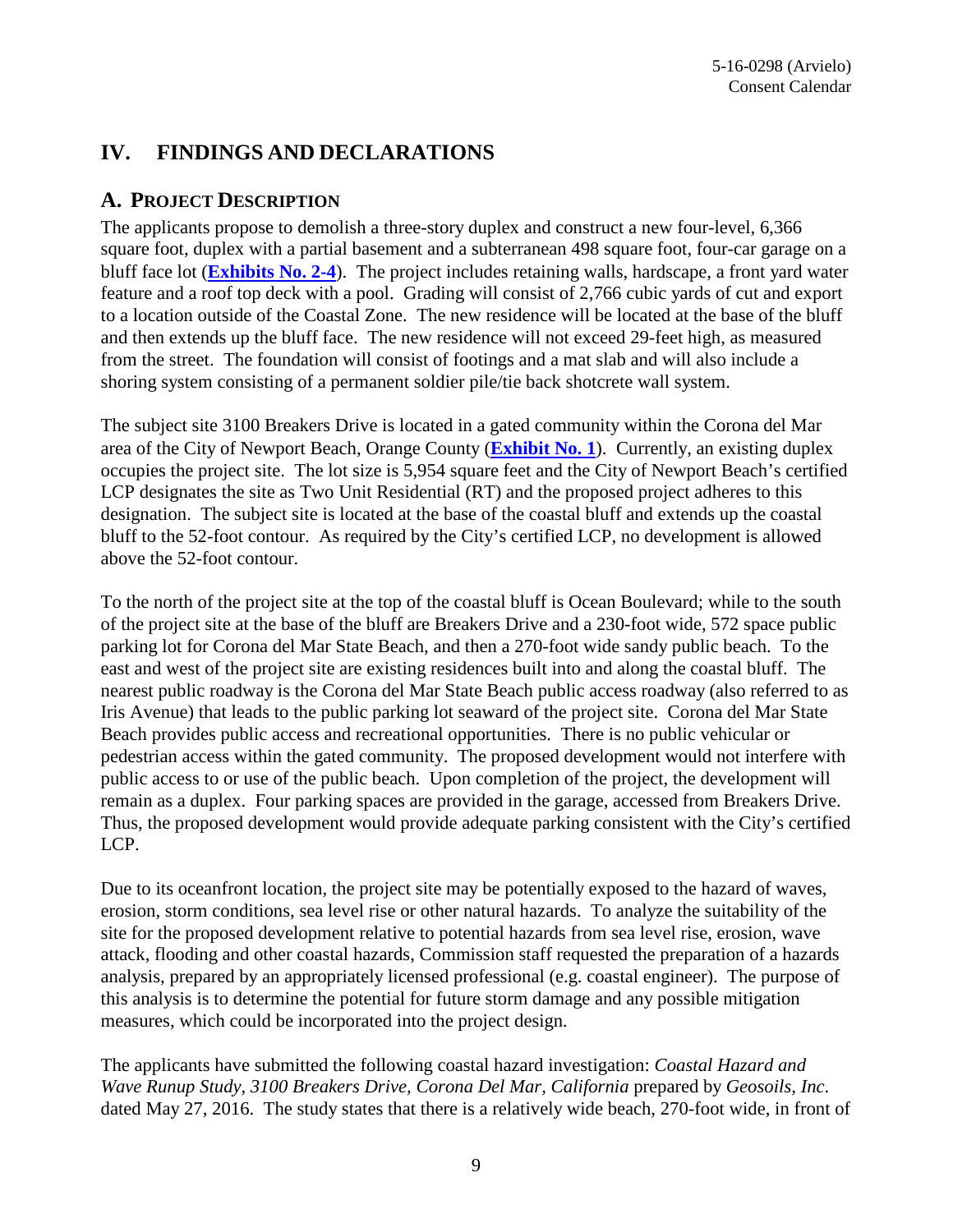the property. The beach is held in place by the east jetty at the entrance to Newport Bay and the rocky headland to the east. Furthermore, landward of the beach is a 230-foot wide parking lot and then Breakers Drive which fronts the project site, resulting in the project site being approximately 600 feet from the most landward mean high tide line.

Based on sea level rise projections from the National Research Council (NRC) 2012 report, sea levels may rise between 1.25-feet to 4.75-feet by the year 2092 (75 years). If there were to be a 4.75 foot rise (the upper range of the NRC projections for southern California), an extreme high tide still water level of  $+12.25$  feet NAVD88 ( $+7.50$  feet MLLW  $+4.75$  feet  $= +12.25$  feet NAVD88) could result. Such a rise would not exceed the finished first floor elevation, but it would exceed the garage finished floor elevation by +.25-feet and the basement finished floor elevation by only minimally by +3.5-feet during peak tide or tide and wave events. Therefore, the proposed development may be impacted by future flooding hazards if sea level rise approaches the upper range of the NRC projections.

While the analyses provide these scenarios that would result in flooding of the site from sea level rise, the analysis also investigated wave overtopping in conjunction with these sea level rise scenarios. The analysis determined that over the project design life (75 years) that the estimated sea level rise for the year 2092 would be 1.25 feet (minimum) and 4.75 feet (maximum). Taking into consideration the maximum sea level rise of 4.75 feet into the calculated overtopping rate, the analysis determined that the 270-foot wide beach and the presence of the 230-foot wide parking lot at the back of the beach will prevent wave runup from reaching the site.

The analysis also evaluated the impact of sea level rise on groundwater that may impact the basement and foundation. To mitigate groundwater issues, the analysis recommends that any development below grade be properly waterproofed. The applicants have proposed that the basement and garage floor and walls be designed as watertight to elevation +18.00NAVD88.

The proposed project was analyzed to determine if it will be impacted by sea level rise and based upon the analysis above it has been determined that no future shoreline protective device for the proposed residence is necessary. Additionally, the impact of sea level rise on groundwater levels in Newport Beach has recently been the subject of some concern due to the high groundwater levels in the coastal areas of the City. The applicants' study concludes that the raised groundwater level will not adversely impact the structure, because the development will be waterproofed.

Although the applicants' reports indicate that the site is safe for development at this time, beach areas are dynamic environments and may be subject to unforeseen changes. Such changes may affect beach processes. To minimize the project's potential future impact on shoreline processes, the Commission imposes **[Special Condition No. 1](#page-4-1)**, which prohibits construction of any future shoreline protective device(s) to protect the development approved pursuant to Coastal Development Permit No. 5-16-0298 including, but not limited to the residence, garage and driveway and any other future improvements in the event that the development is threatened with damage or destruction from waves, erosion, storm conditions, flooding, sea level rise or other natural coastal hazards in the future. Although no shoreline protection is necessary, the proposed development is located in an area where coastal hazards exist and can adversely impact the development.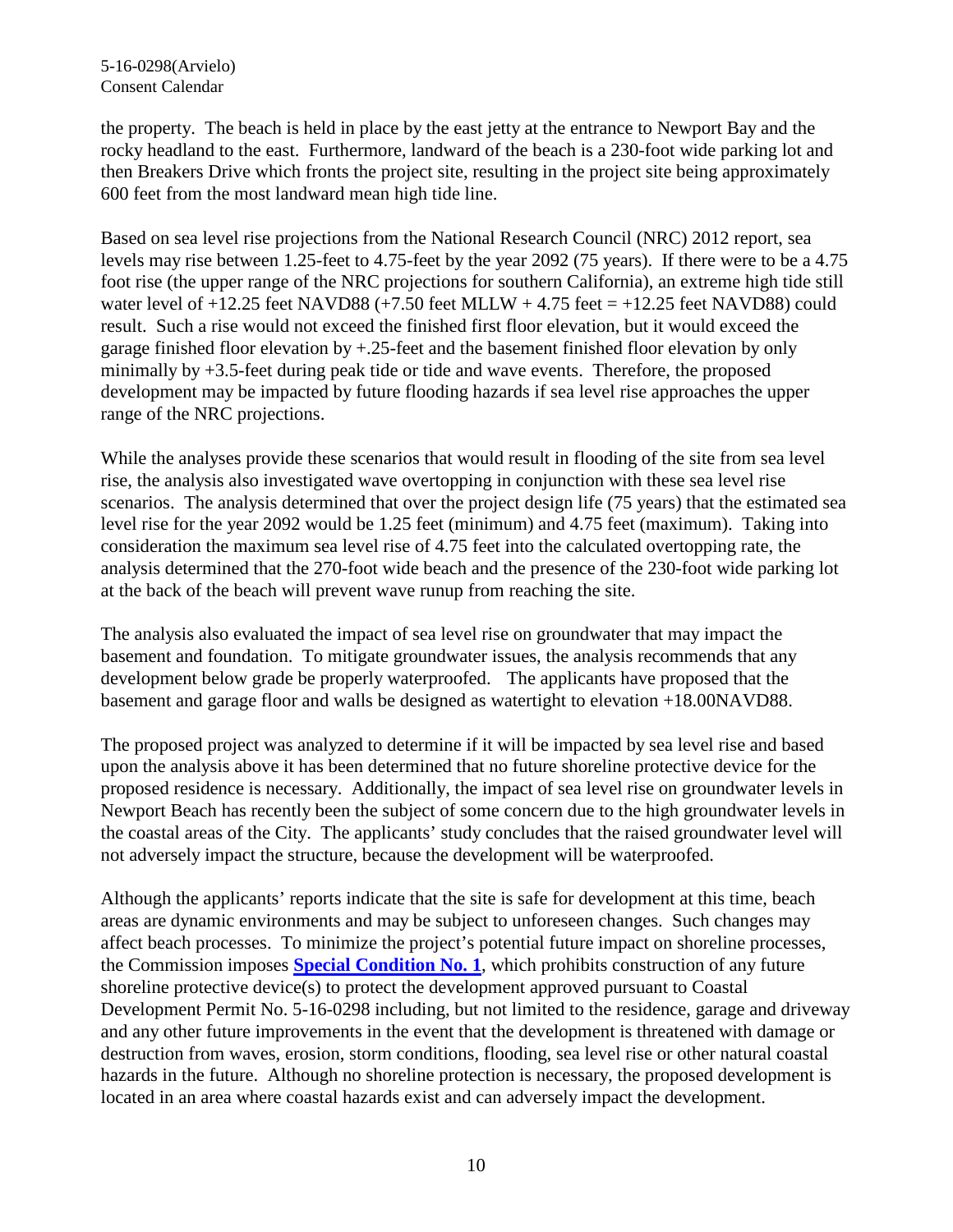Therefore, the Commission imposes **[Special Condition No. 2](#page-4-2)**, which require the applicants to assume the risk of development.

Since coastal processes are dynamic and structural development may alter the natural environment, future development adjacent to the beach could adversely affect future shoreline conditions if not properly evaluated and potentially may result in a development which is not consistent with the Chapter 3 policies of the Coastal Act. In order to ensure that development on the site does not occur which could potentially result in adverse impacts to coastal processes, the Commission imposes **[Special Condition No. 3](#page-4-3)**, which informs the applicants that future development at the site requires an amendment to Coastal Development Permit No. 5-16-0298 or a new coastal development permit.

The proposed project is considered development and there is an opportunity to improve water quality. To minimize erosion and prevent debris from being dispersed down the storm drain system leading to the ocean during construction, the Commission imposes **[Special Condition No. 4](#page-5-0)**, which provides construction-related requirements to provide for the safe storage of construction materials and the safe disposal of construction debris.

The applicants have submitted a drainage and runoff control plan that minimizes impacts to water quality the proposed project may have after construction. On-site drainage will be collected by a system of roof gutters, downspouts and drain inlets and directed to a bioretention planters located along the side yard property lines near the front and rear of the property and a trench drain in the garage. In order to ensure that the drainage and runoff control plan is adhered to, the Commission imposes **[Special Condition No. 5](#page-6-0)**, which require the applicants to conform with the drainage and runoff control plan and to adequately maintain it throughout the life of the proposed development.

Currently, no landscaping is being proposed. If it were proposed in the future, the placement of any vegetation that is considered to be invasive which could supplant native vegetation should not be allowed and water-efficient practices should be followed. Therefore in order to minimize the use of water and the spread of invasive vegetation, the Commission imposes **[Special Condition No. 6](#page-6-1)**, which imposes landscape controls that require that all vegetated landscaped areas shall only consist of native plants or non-native drought tolerant plants, which are non-invasive.

The applicants have stated that they shall also comply with the applicable water efficiency and conservation measures of the City's adopted CALGreen standards concerning irrigation systems, and efficient fixtures and appliances.

The applicants are proposing a roof top pool and in order to prevent possible bluff instability caused by water saturated slopes from any potential leaking of the pool, the applicants have stated that the pool will be made of steel material instead of concrete and will have a separate water meter, and permanent leak detection system. While the applicants have proposed these measures, plans have not yet been submitted. Therefore, the Commission imposes **[Special Condition No. 7,](#page-6-2)** which requires the submittal of a pool protection plan.

In the Corona del Mar community, there has been a significant concern about development taking place that results in adverse impacts to public visual resources and the landform. Impacts to the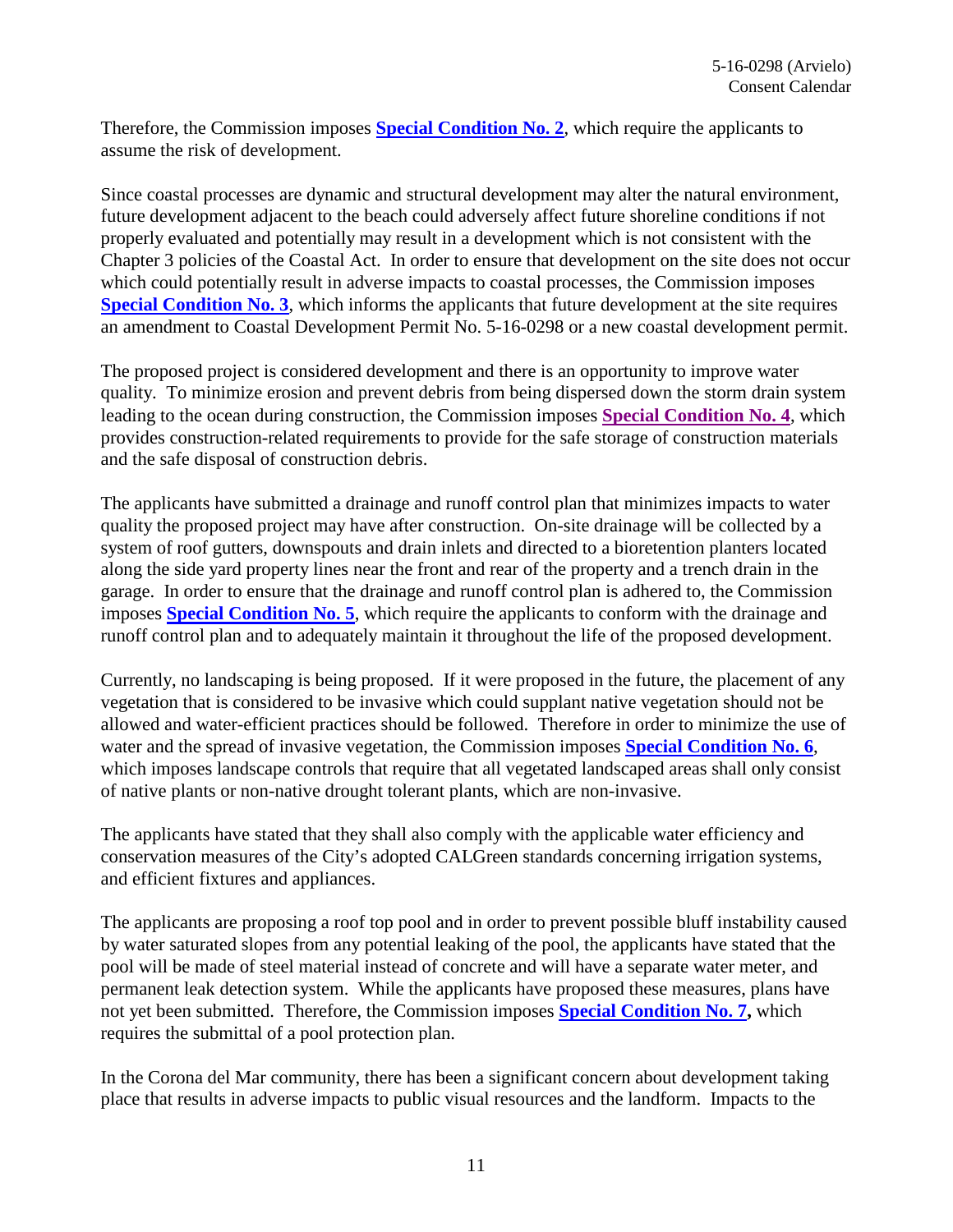public coastal views from Ocean Boulevard, the public street located above the subject site, and significant adverse visual impacts to those public coastal views resulting from bluff top and bluff face development for the residential sites that are located along Breakers Drive and from the public beach have necessitated policies and action by the Commission to preserve public visual resources and the landform. As a result, LCP policies have been developed and the Commission has taken actions on projects that would protect and enhance public visual resources along the coastal bluff and beach area. One such policy has been the establishment of a development limit line for bluff face development, which in this area is demarcated by the 52-foot contour line. As proposed the project is consistent with this LCP policy.

Due to the beachfront location of the proposed development and frequent bird activity in the area, there is a substantial risk of bird strikes. Clear glass walls are known to have adverse impacts upon a variety of bird species. Birds are known to strike glass walls causing their death or stunning them which exposes them to predation. Birds strike the glass because they either don't see the glass, or there is some type of reflection in the glass which attracts them (such as the reflection of bushes or trees that the bird might use for habitat.). The proposed project contains a beachfront  $2<sup>nd</sup>$  floor deck glass railing that may have adverse impacts upon birds. Therefore in order to minimize adverse impacts to birds, the Commission imposes **[Special Condition No. 8](#page-7-0)**, which requires the applicants to submit revised project plans that identify the location, design, height and materials of glass railings, fences, screen walls and gates and what materials will be used in conjunction with them to minimize bird-strikes.

To ensure that any prospective future owners of the property are made aware of the applicability of the conditions of this permit, the Commission imposes **[Special Condition No. 9](#page-7-1)**, which requires the property owner to record a deed restriction against the property, referencing all of the above special conditions of this permit and imposing them as covenants, conditions and restrictions on the use and enjoyment of the property.

#### <span id="page-11-0"></span>**B. HAZARDS**

Development adjacent to the ocean is inherently hazardous. Development which may require a protective device in the future cannot be allowed due to the adverse impacts such devices have upon, among other things, public access, visual resources and shoreline processes. To minimize the project's impact on shoreline processes, and to minimize risks to life and property, the development has been conditioned to: require an appropriate set-back from the water; require a drainage and runoff control plan to direct, treat, and minimize the flow of water offsite; prohibit construction of protective devices (such as a seawall) in the future; and to require that the landowner and any successor-in-interest assume the risk of undertaking the development. As conditioned, the Commission finds that the development conforms to the requirements of the certified City of Newport Beach LCP and Sections 30235 and 30253 of the Coastal Act regarding the siting of development in hazardous locations.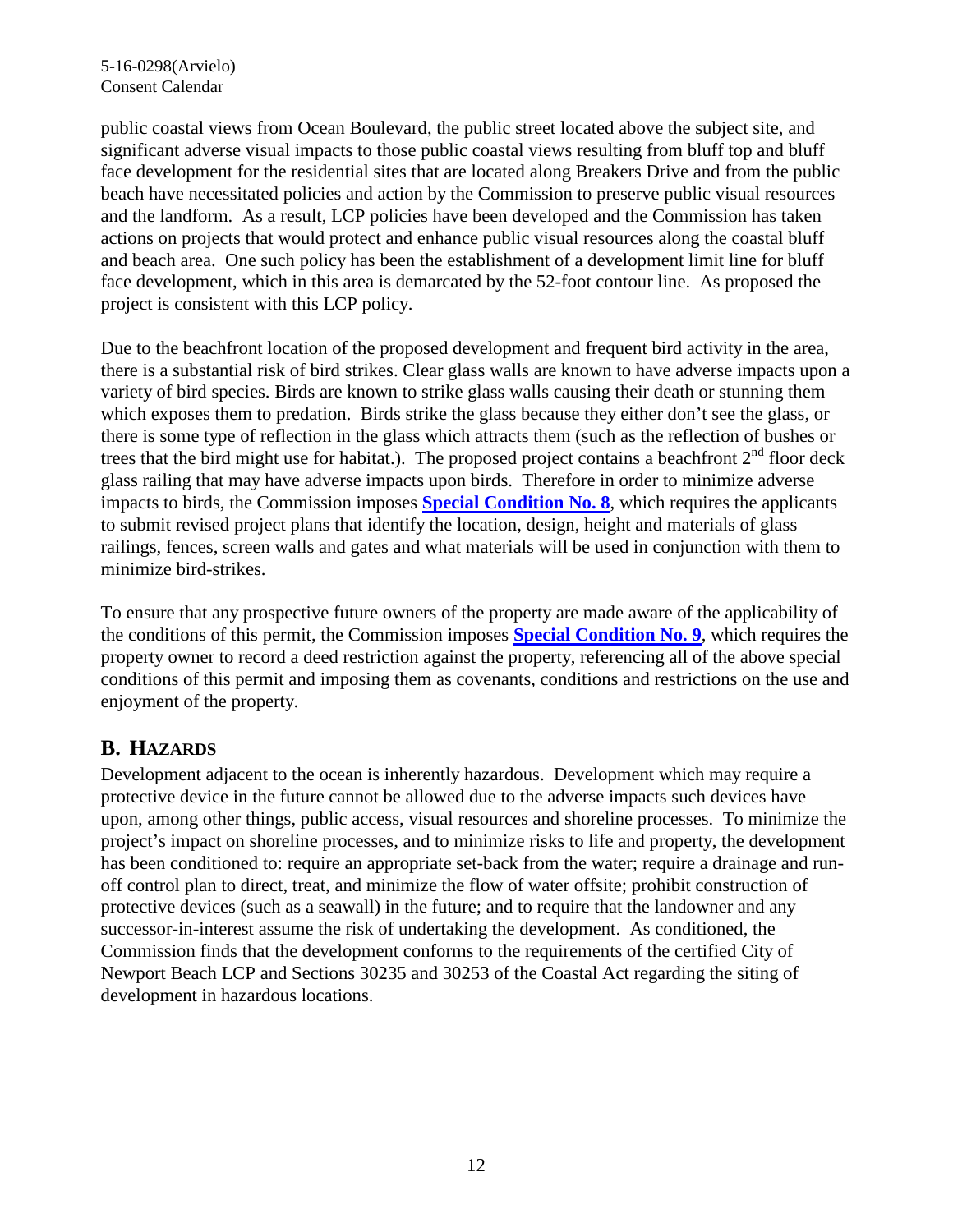## <span id="page-12-0"></span>**C. DEVELOPMENT**

The development is located within an existing developed area and is compatible with the character and scale of the surrounding area. However, the proposed project raises concerns that future development of the project site potentially may result in a development which is not consistent with the Chapter 3 policies of the Coastal Act. To assure that future development is consistent with the Chapter 3 policies of the Coastal Act, the Commission finds that a future improvements special condition be imposed. As conditioned, the Commission finds that the development conforms to the requirements of the certified City of Newport Beach LCP and the Chapter 3 policies of the Coastal Act.

### <span id="page-12-1"></span>**D. PUBLIC ACCESS**

The proposed development will not affect the public's ability to gain access to, and/or to use the coast and nearby recreational facilities. As conditioned, the Commission finds that the development conforms with the requirements of the certified City of Newport Beach LCP and Sections 30210 through 30214, Sections 30220 through 30224, and 30252 of the Coastal Act.

# <span id="page-12-2"></span>**E. WATER QUALITY**

The proposed development has a potential for a discharge of polluted run-off from the project site into coastal waters. The development, as proposed and as conditioned, incorporates design features to minimize the effect of construction and post-construction activities on the marine environment. These design features include, but are not limited to, the appropriate management of equipment and construction materials, reducing run-off through the use of permeable surfaces, the use of non-invasive drought tolerant vegetation to reduce and treat the run-off discharged from the site, and for the use of post-construction best management practices to minimize the project's adverse impact on coastal waters. As conditioned, the Commission finds that the development conforms with the requirements of the certified City of Newport Beach LCP and Sections 30230 and 30231 of the Coastal Act regarding the protection of water quality to promote the biological productivity of coastal waters and to protect human health.

## <span id="page-12-3"></span>**F. DEED RESTRICTION**

To ensure that any prospective future owners of the property are made aware of the applicability of the conditions of this permit, the Commission imposes one additional condition requiring that the property owner record a deed restriction against the property, referencing all of the above Special Conditions of this permit and imposing them as covenants, conditions and restrictions on the use and enjoyment of the Property. Thus, as conditioned, any prospective future owner will receive actual notice of the restrictions and/or obligations imposed on the use and enjoyment of the land including the risks of the development and/or hazards to which the site is subject, and the Commission's immunity from liability.

# <span id="page-12-4"></span>**G. LOCAL COASTAL PROGRAM (LCP)**

An LCP for the City of Newport Beach was effectively certified on January 13, 2017. As conditioned, the proposed development is consistent with the City of Newport Beach's certified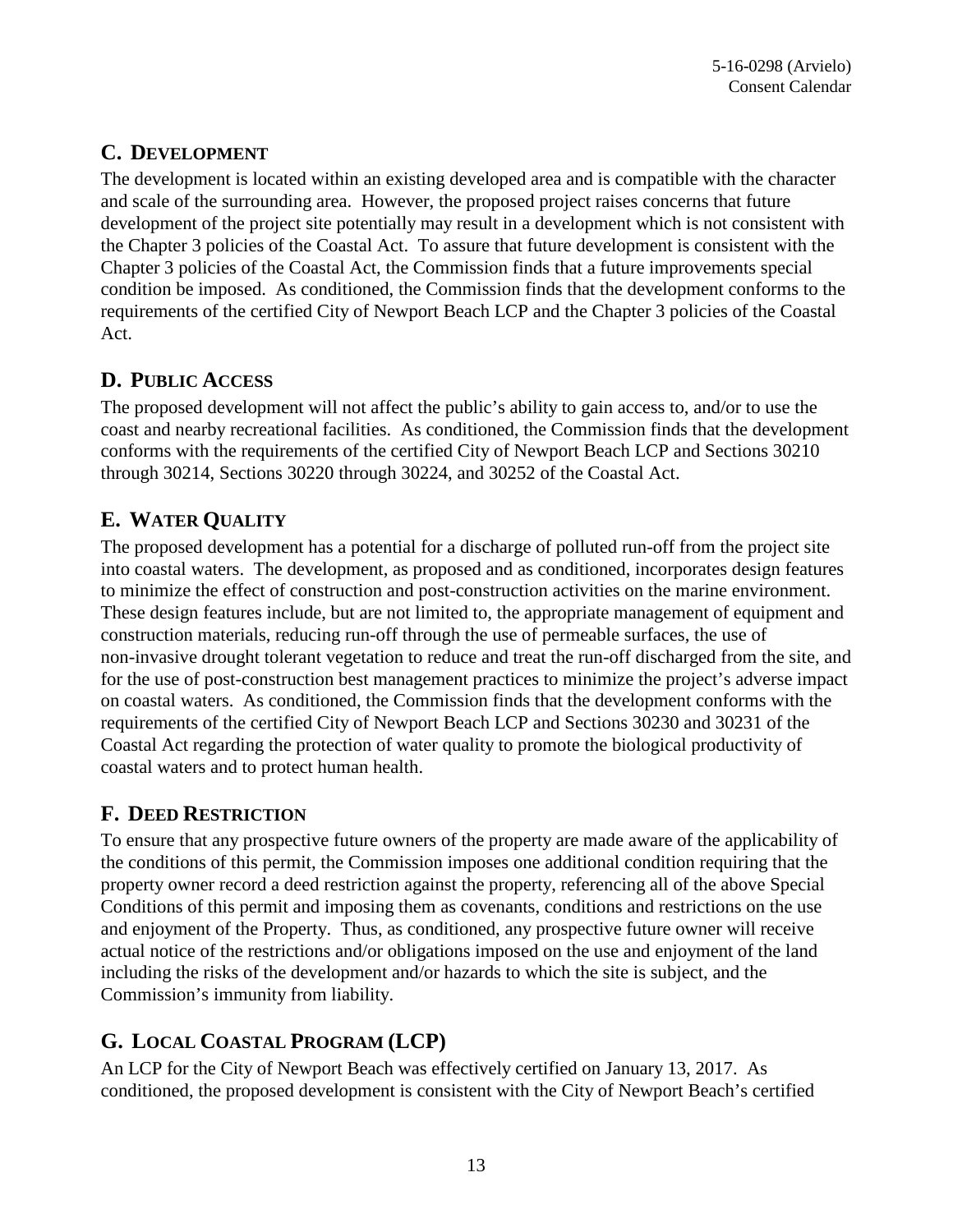Local Coastal Program, and the public access and recreation policies of Chapter 3 of the Coastal Act.

### <span id="page-13-0"></span>**H. CALIFORNIA ENVIRONMENTAL QUALITY ACT (CEQA)**

As conditioned, there are no feasible alternatives or additional feasible mitigation measures available that would substantially lessen any significant adverse effect that the activity may have on the environment. Therefore, the Commission finds that the proposed project, as conditioned to mitigate the identified impacts, is the least environmentally damaging feasible alternative and can be found consistent with the requirements of the Coastal Act to conform to CEQA.